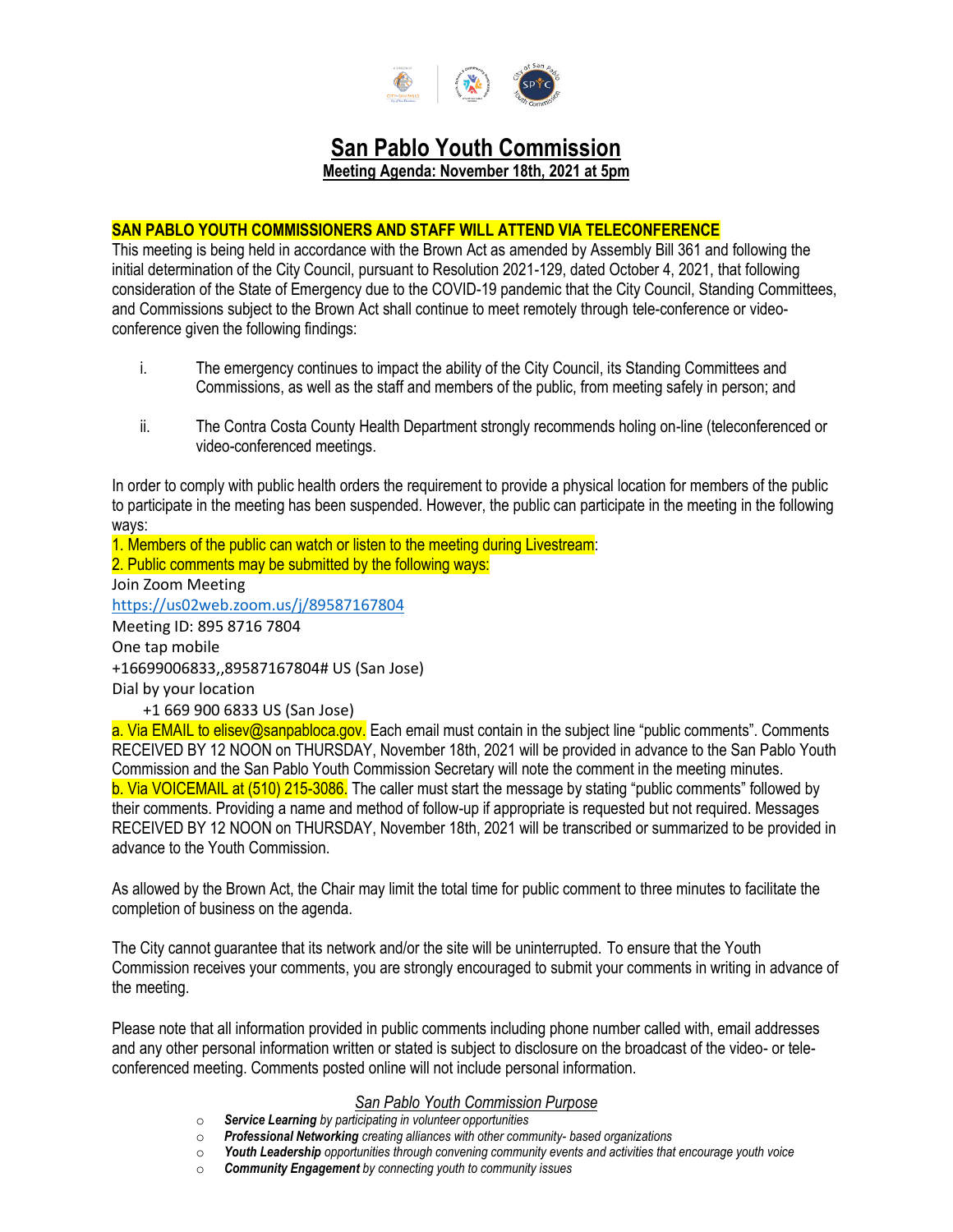

In accordance with the Americans with Disabilities Act, persons requiring assistance or auxiliary aids in order to participate should contact the Youth, School, & Community Partnerships Division at City Hall, 1000 Gateway Avenue, San Pablo, or by calling (510) 215-3086, as soon as possible prior to the meeting. The City will give such requests primary consideration, taking into account undue financial and administrative burdens or fundamental alterations in the city service, program or activity.

The full agenda packet may also be viewed on the city website at [https://www.sanpabloca.gov/1467/San-Pablo-](https://www.sanpabloca.gov/1467/San-Pablo-Youth-Commission)[Youth-Commission.](https://www.sanpabloca.gov/1467/San-Pablo-Youth-Commission)

Copies of this Agenda and non-exempt public records relating to an open session item on this agenda will be available for public view at the Youth, School, & Community Partnerships Division, 1000 Gateway Avenue, San Pablo.

Written comments on agenda items shall be submitted by Noon the day of the meeting to allow sufficient time for copying and consideration before the Youth Commission consideration of the agenda item. Written comments exceeding one page must be submitted by 7:30 a.m. the day of the meeting.

#### *San Pablo Youth Commission Purpose*

- o *Service Learning by participating in volunteer opportunities*
- o *Professional Networking creating alliances with other community- based organizations*
- o *Youth Leadership opportunities through convening community events and activities that encourage youth voice*
- o *Community Engagement by connecting youth to community issues*